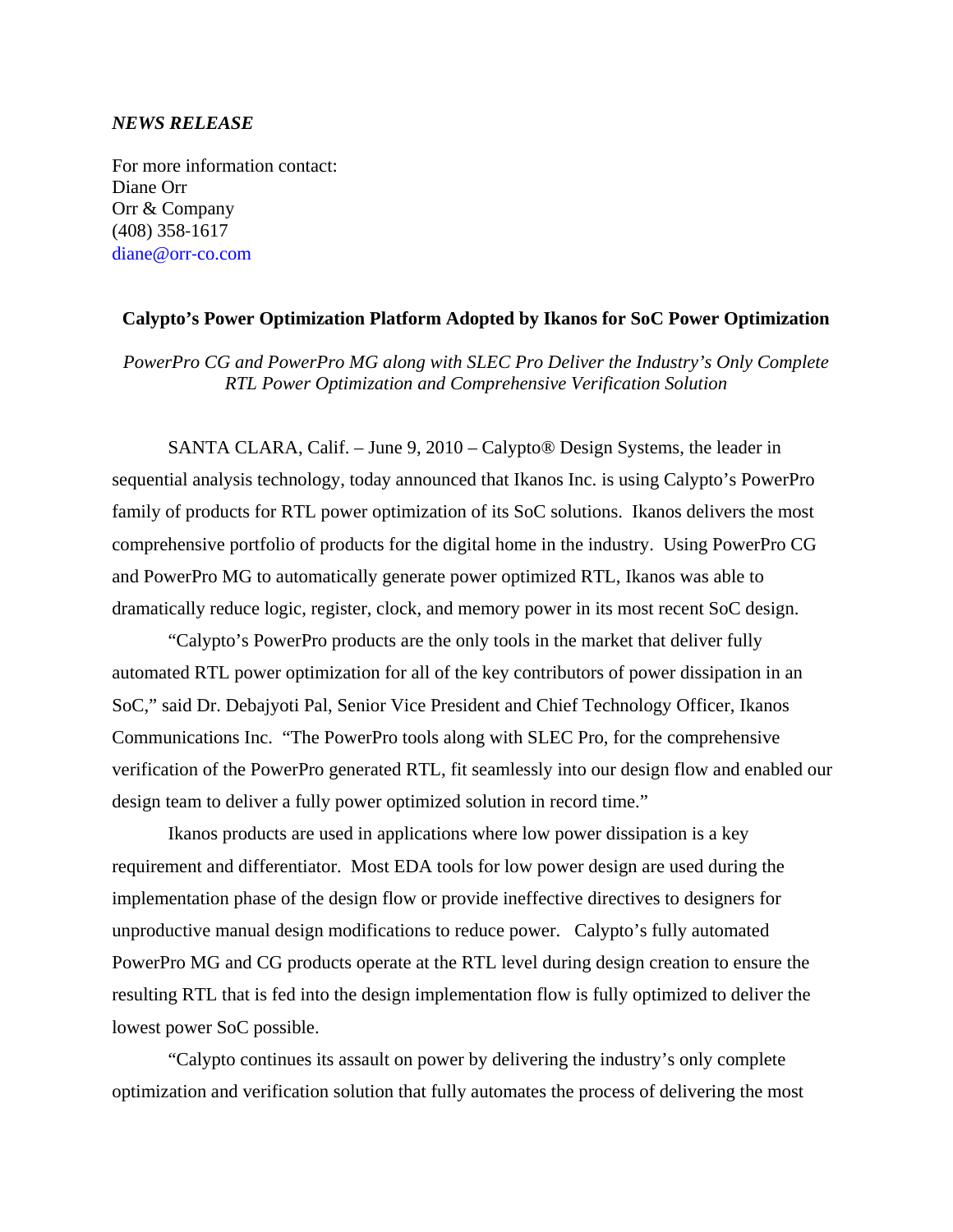power efficient SoC solutions possible," said Tom Sandoval, chief executive officer of Calypto Design Systems. "The combination of PowerPro CG for sequential clock gating and PowerPro MG for sequential memory gating, along with SLEC Pro for comprehensive verification provides Ikanos with a competitive advantage that greatly benefits its customers."

# **About PowerPro Products**

 The PowerPro product family is the industry's most comprehensive RTL power optimization platform and includes PowerPro CG, PowerPro MG, PowerPro Analyzer and the PowerAdvisor Flow. Using PowerPro, designers can significantly lower power across an SoC design while reducing overall design time.

 PowerPro CG is an automated RTL power optimization tool that reduces power by up to 60 percent with little or no impact to timing or area. PowerPro CG reads in an RTL design and evaluates circuit behavior across multiple clock cycles to identify sequential clock gating enable conditions. PowerPro CG then generates new low-power RTL that looks identical to the original RTL with the addition of sequential clock gating logic.

 PowerPro MG is an automated memory power optimization solution that takes advantage of the low-power control options available in today's on-chip memories to reduce both dynamic and leakage memory power with little or no impact to timing or area. PowerPro MG reduces dynamic power by automatically generating logic to control the memory enable signal to eliminate unnecessary memory accesses. PowerPro MG reduces leakage power by automatically generating logic to control the sleep modes of individual embedded memories.

 PowerPro Analyzer provides complete visualization of PowerPro CG and PowerPro MG optimizations, allowing users to view power optimizations in the context of RTL source code, schematic display, sortable reports (ASCII, HTML, CSV, XML), and design hierarchy. PowerPro Analyzer is used in the PowerAdviser flow to provide the design and power information that designers can use to manually power optimize their design.

### **About SLEC Pro**

 SLEC Pro comprehensively verifies the power optimized RTL generated by PowerPro. SLEC Pro is a formal, functional sequential logic equivalence checker that ensures functional equivalence between the original RTL design and the corresponding power optimized RTL design for all possible input sequences. SLEC Pro is part of Calypto's SLEC product family that includes SLEC System, SLEC System-HLS, and SLEC RTL.